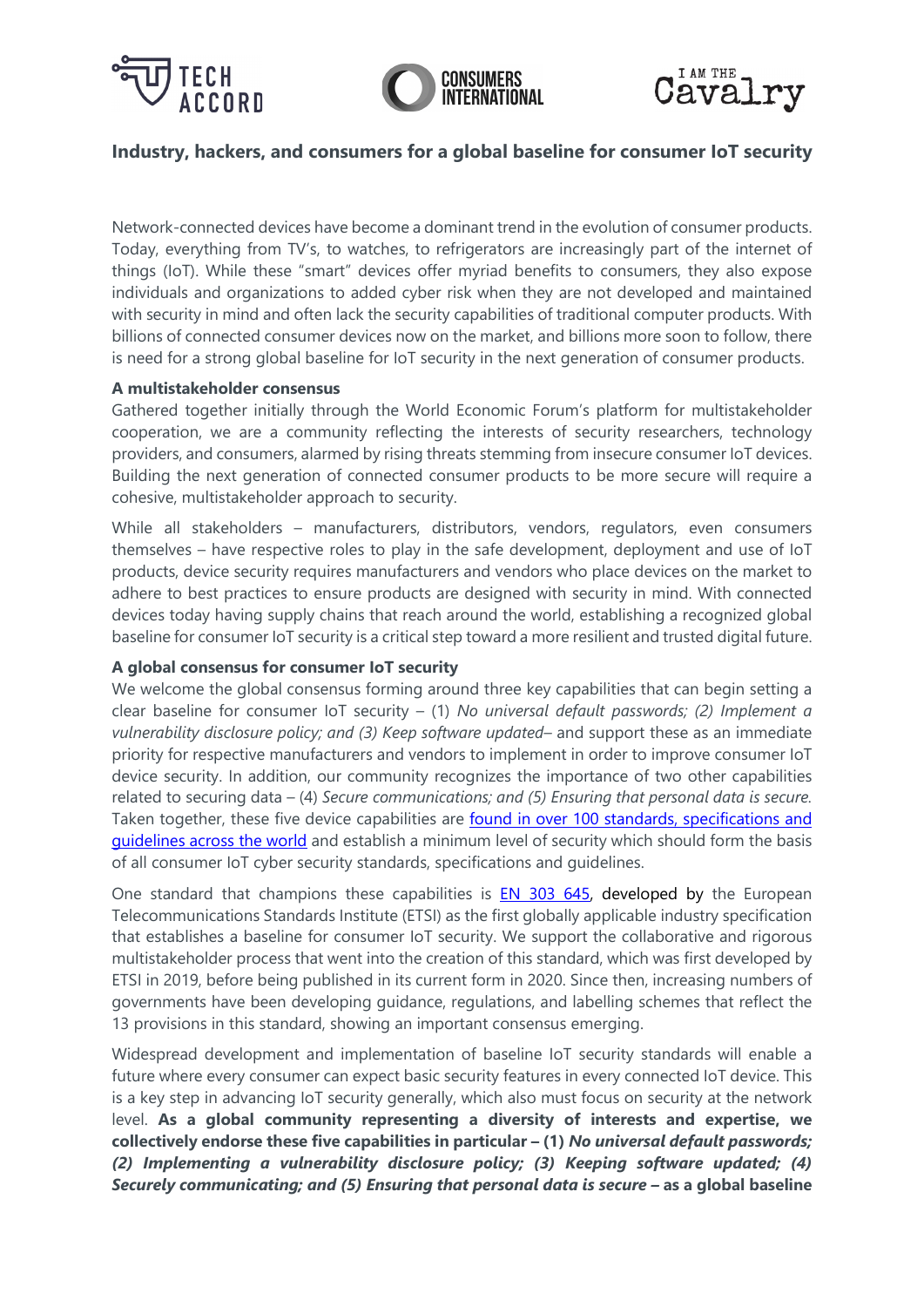





**for consumer IoT device security.** We encourage governments to promote these capabilities in particular to further harmonize standards around the needs of consumers, and call on IoT device manufacturers and vendors to:

- 1) Take immediate action to ensure the implementation of these five baseline capabilities and develop a comprehensive plan to adopt the mandatory elements of all 13 ETSI EN 303 645 provisions or equivalent IoT baseline standards, guidelines, or best practices.
- 2) Take steps to ensure consumers are aware of security information, either through product labelling or other forms of communications and/or documentation.

This document is intended to serve as a jumping off point to continue building consensus and promoting robust device security. Those of us endorsing this statement come from across stakeholder groups, including members of industry at various stages of adopting these best practices. We recognize that implementing these capabilities poses different challenges to manufacturers and vendors around the world. We also recognize the broad range of stakeholder activity relevant to this work. Therefore, we plan to continue working together through the World Economic Forum's [Council on the Connected World](https://www.weforum.org/connectedworld/about) and [Centre for Cybersecurity](https://www.weforum.org/platforms/the-centre-for-cybersecurity) on technology governance and other spaces to share resources and provide guidance for doing so. This includes working to track and highlight which businesses are implementing these provisions, to show progress and showcase different practices and approaches for the benefit of others.

To have your organization endorse this statement or for more information on how to get involved, please contact: [info@cybertechaccord.org](mailto:info@cybertechaccord.org)

## **Endorsers (alphabetical):**

- 1) ABINC Associação Brasileira de Internet das Coisas
- 2) ABO2O Associação Brasileira Online to Offline
- 3) AIMS360
- 4) AIQuatro
- 5) Arcelik
- 6) Archive360
- 7) Arm
- 8) AstraZeneca Brazil
- 9) Australian Communications Consumer Action Network
- 10) BigCloud Consultants
- 11) Binare.io
- 12) BlocPower
- 13) BrainBox AI Inc
- 14) Bsquare Corporation
- 15) BugCrowd
- 16) C4IR Brazil
- 17) C4IR Turkey
- 18) Carnegie Mellon University
- 19) Center for Internet Security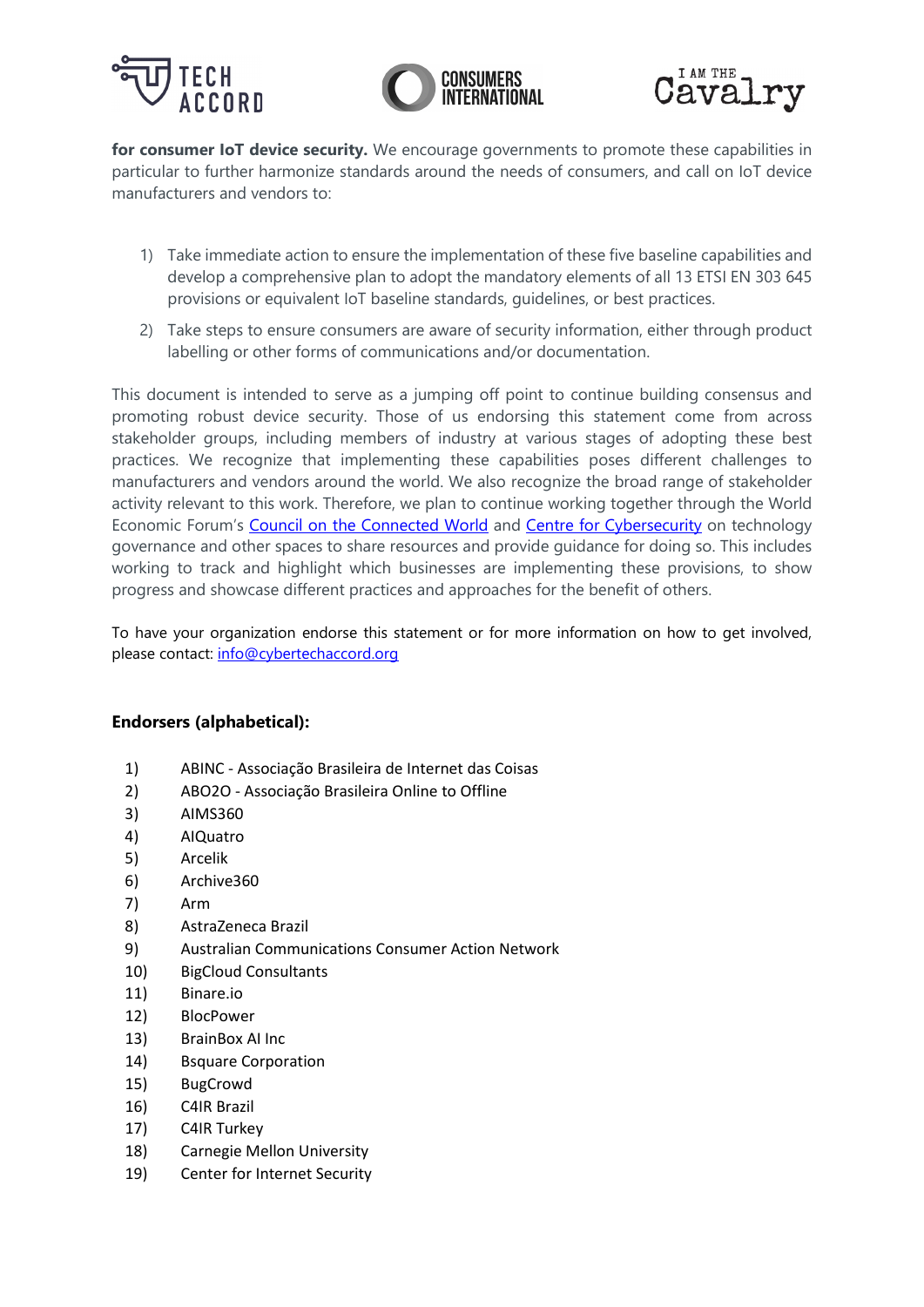





- 20) Check Point Software Technologies
- 21) Confederation For Consumer Organisations (TÖK)
- 22) Consumer Reports
- 23) Copper Horse Ltd
- 24) CUTS International
- 25) Cyber Threat Alliance
- 26) Cyber Threat Intelligence League
- 27) Cybereason
- 28) CyberPeace Institute
- 29) Cybersecurity Coalition
- 30) Cybersecurity Policy Working Group
- 31) Deloitte
- 32) Disclose.io
- 33) Euroconsumers
- 34) Ezrest e BiomarkerAi
- 35) Fluxus
- 36) Foundation for Consumer Rights (FUNDECOM)
- 37) F-Secure
- 38) Global Cyber Alliance
- 39) Google
- 40) Graymatics
- 41) Greenlight Information Services
- 42) GRIMM
- 43) HackerOne
- 44) HCL Technologies
- 45) Helpful Places, Inc
- 46) Hong Kong Consumer Council
- 47) Horizon Next Technology Co. Ltd.
- 48) HumanFirst
- 49) IAR Systems
- 50) iconectiv
- 51) ICS Village
- 52) Immersive Labs
- 53) Independent Security Evaluators
- 54) InfoCons Association
- 55) Institute for Security and Technology
- 56) IoT Security Foundation
- 57) IoT Village
- 58) Karsu
- 59) Kigen
- 60) Kudelski Group
- 61) LastWall
- 62) LEEDARSON IoT
- 63) Lexi Inc.
- 64) Loudmouth Security
- 65) Luta Security
- 66) Madison Computer Works